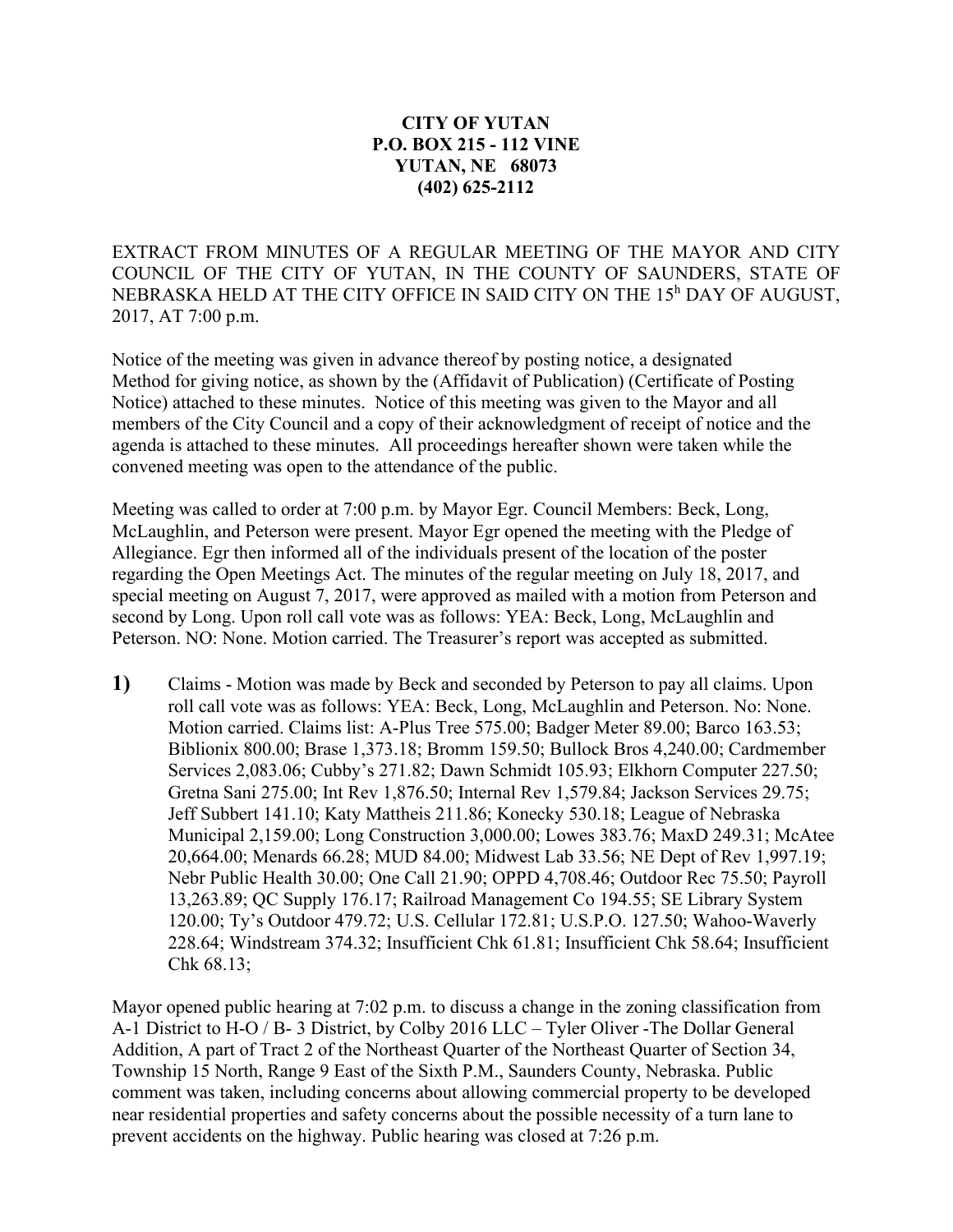- **2) AN ORDINANCE OF THE CITY OF YUTAN, SAUNDERS COUNTY, NEBRASKA, FOR THE PURPOSE OF AMENDING "THE OFFICIAL ZONING MAP OF THE CITY OF YUTAN". BE IT RESOLVED AND ORDAINED BY THE MAYOR AND CITY COUNCIL OF THE CITY OF YUTAN, SAUNDERS COUNTY, NEBRASKA, AS FOLLOWS:** A motion to waive the three readings of Ordinance #727 was made by Beck and seconded by Long. Upon roll call vote was as follows: YEA: Beck, Long, and McLaughlin. NO: Peterson. Motion carried. A motion to adopt Ordinance #727 was made by Beck and seconded by Long. Upon roll call vote was as follows: YEA: Beck, Long, and McLaughlin. NO: Peterson. Motion carried.
- **3) Resolution 2017-5 Whereas, under Municipal Zoning Ordinances of the City of Yutan, Article 6: Conditional Use Permits. The City Council shall grant a conditional use permit to R & S Hollendieck Investments, LLC for the construction of a new Retail-Variety Store located in B-3 zoning within The City of Yutan's Extra Territorial Jurisdiction.** A motion to approve Resolution 2017-5 was made by Long and seconded by Beck. Upon roll call vote was as follows: YEA: Beck, Long, and McLaughlin. NO: Peterson. Motion carried.
- **4)** Open Discussion from Public **–** Carrie Duffy wanted to clarify the process for developing a specific piece of property within the City of Yutan.
- **11)** This item was moved to accommodate the schedule of the representative from HOA Solutions. A proposal to replace the city's water control system was given. This matter will be discussed at the upcoming budget workshop.
- **8)** The annual car show held in Yutan on Father's day was discussed. The procedure for planning next year's show was discussed. Written plans will be submitted for approval to the police chief and fire department. Then, the plans will be reviewed by the city council.
- **5)** Building permits #1471 & 1478 1480 were submitted. A motion was made by Peterson and seconded by McLaughlin to approve permits #1471, 1478, 1479, and 1480 as submitted. Upon roll call vote was as follows. YEA: Beck, Long, McLaughlin and Peterson. NO: None. Motion carried.
- **6)** Supervisor's reports were submitted.
- **7)** Discussion on changing the city office's hours was held. This item was tabled until next month.
- **9)** The school's superintendent was consulted regarding the contract to use city baseball fields. An agreement with the school has been reached, and the Clerk has been instructed to invoice the school for the agreed upon amount.
- **10)** Discussion related to booster pumps and the required backflow testing was held. More information is needed before a decision can be made, so this item was tabled until next month's meeting.